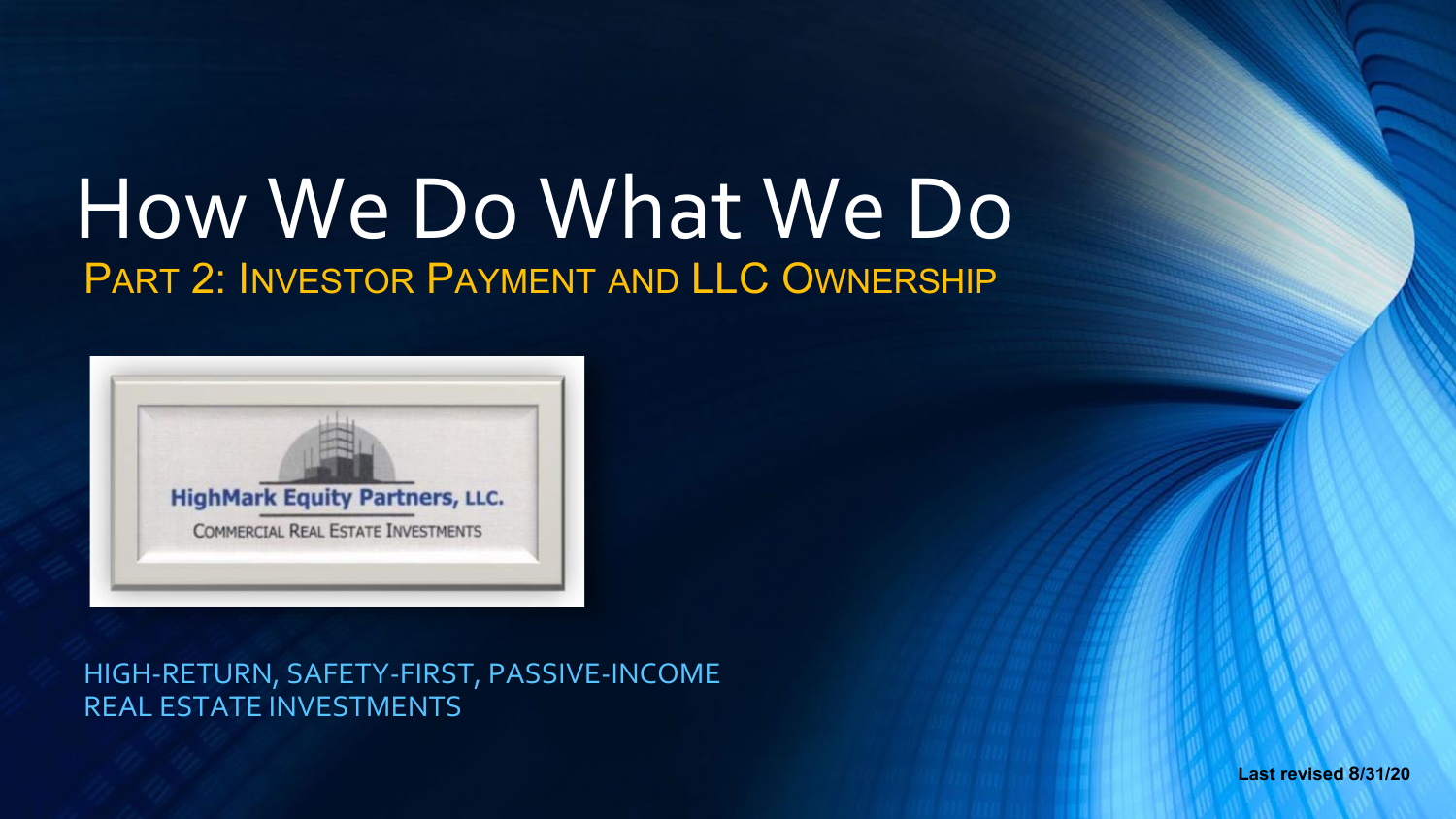2 of 16

#### "Why" must always be answered *before* "How."

HighMark Equity Partners' **mission** is to create and carefully oversee high-return, safe, passive-income streams for its investors, to free them to spend more time on their most meaningful life activities and goals.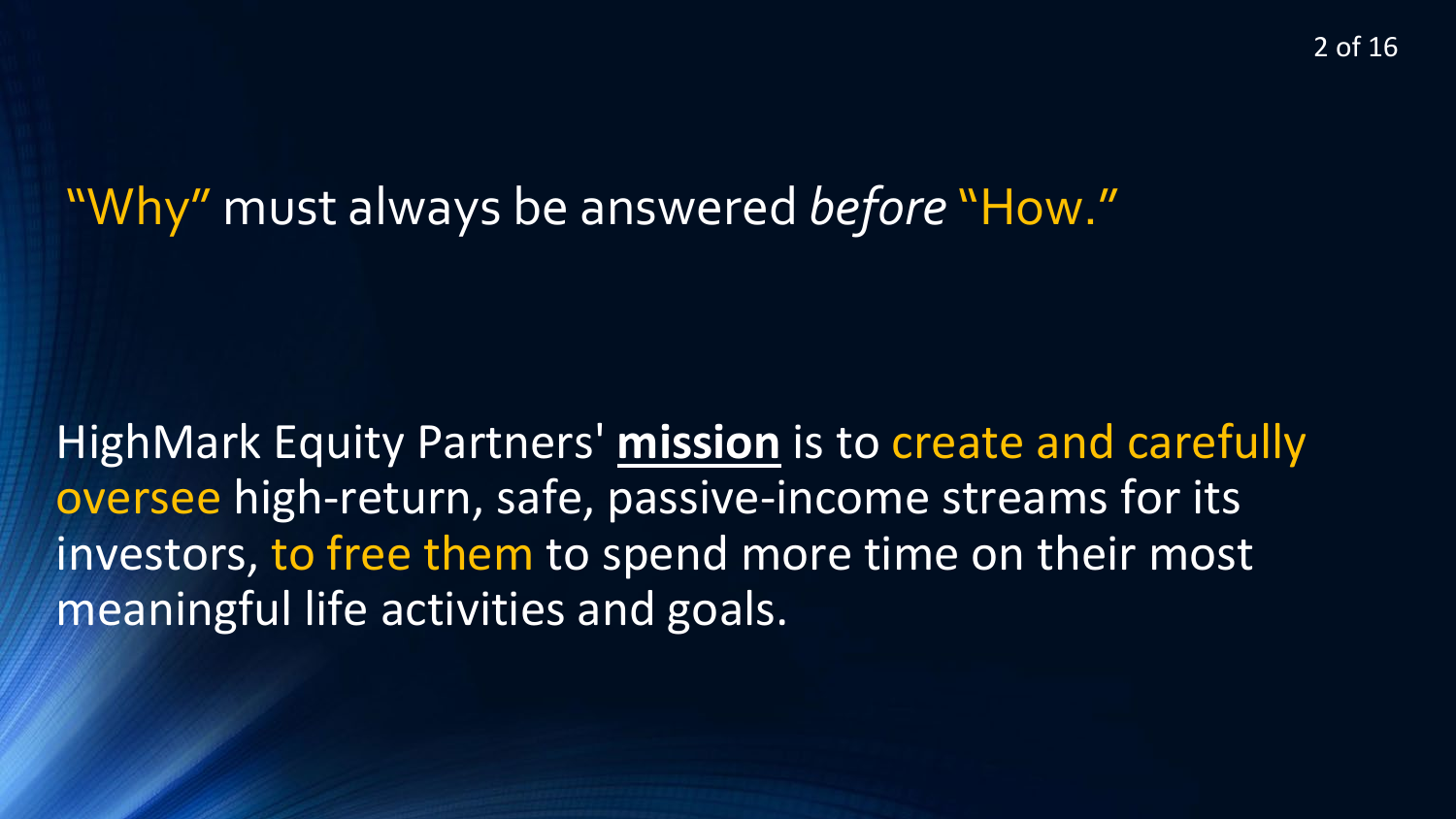#### How Investors Get Paid (1 of 5)

We put our investors in a "Safety-first" position.

The first part of this is:

- A "Preferred Return" payments to investors are the first returns paid out (after the expenses and mortgage payment).
- Preferred Returns are paid out by the 15<sup>th</sup> of every month, they're ACH'd into investors' accounts.

#### *Example:*

• On a \$200,000 investment, an 8% Preferred Return is \$16,000/year, or \$1,333.33/mo.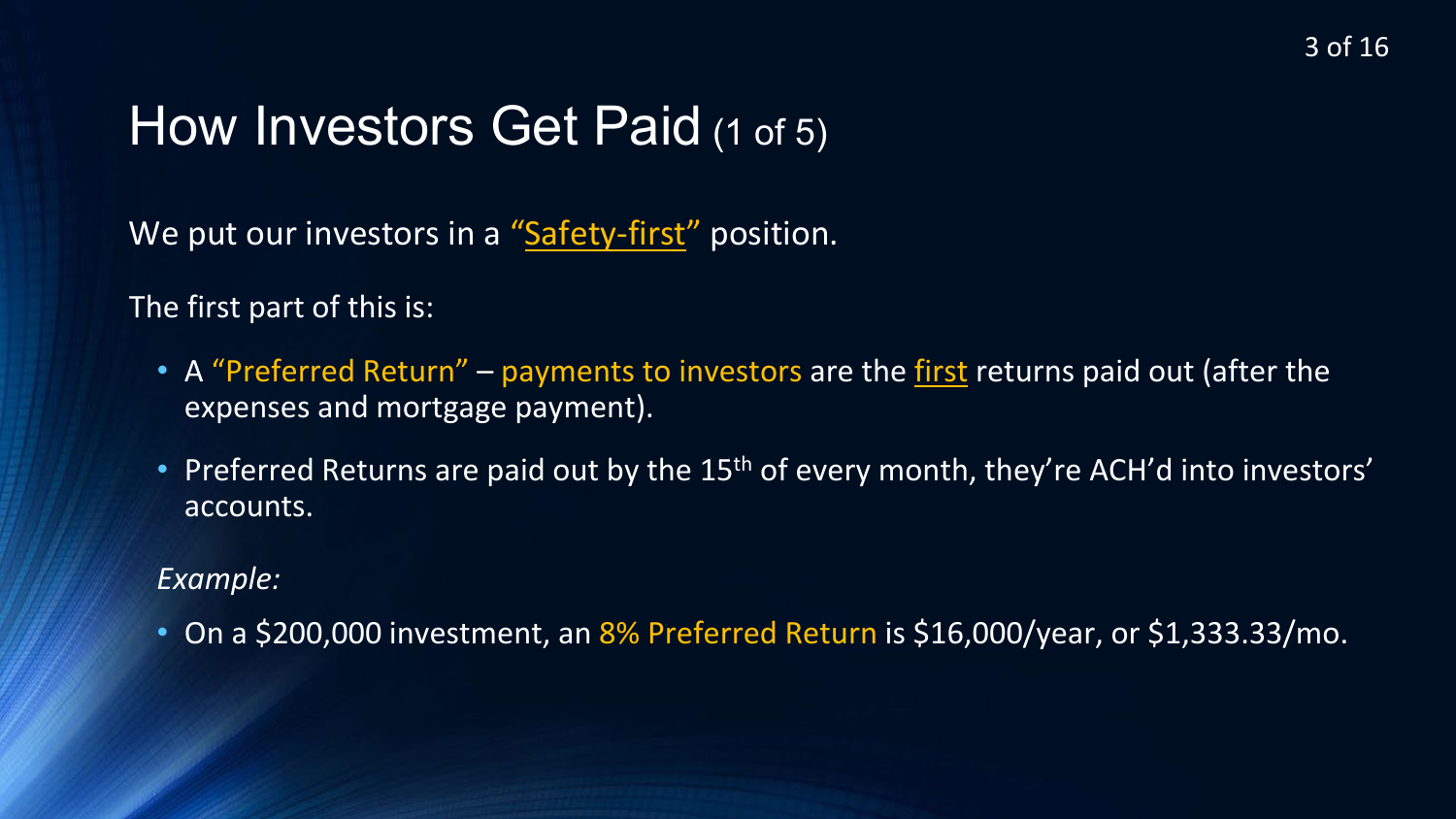### How Investors Get Paid (2 of 5)

The next part of the "Safety-first" position is the "Quarterly Return."

- Assuming cash flow exceeds 8% (and we've designed it to do so) the Quarterly Return is 50% of the cash flow between 8% and the property's total return. Typically, another 2-4%.
- For example, if it's 2%, it means investors will get an additional 2% return beyond the 8% Preferred Return, for a total investor return of 10%.
- The Quarterly Return is ACH'd into investors' accounts by the 15<sup>th</sup> of the month following each quarter.

*Example:* 

• On a \$200,000 investment, a 2% Quarterly Return is \$4,000/year, or \$1,000/quarter. *This is explained further in the next section.*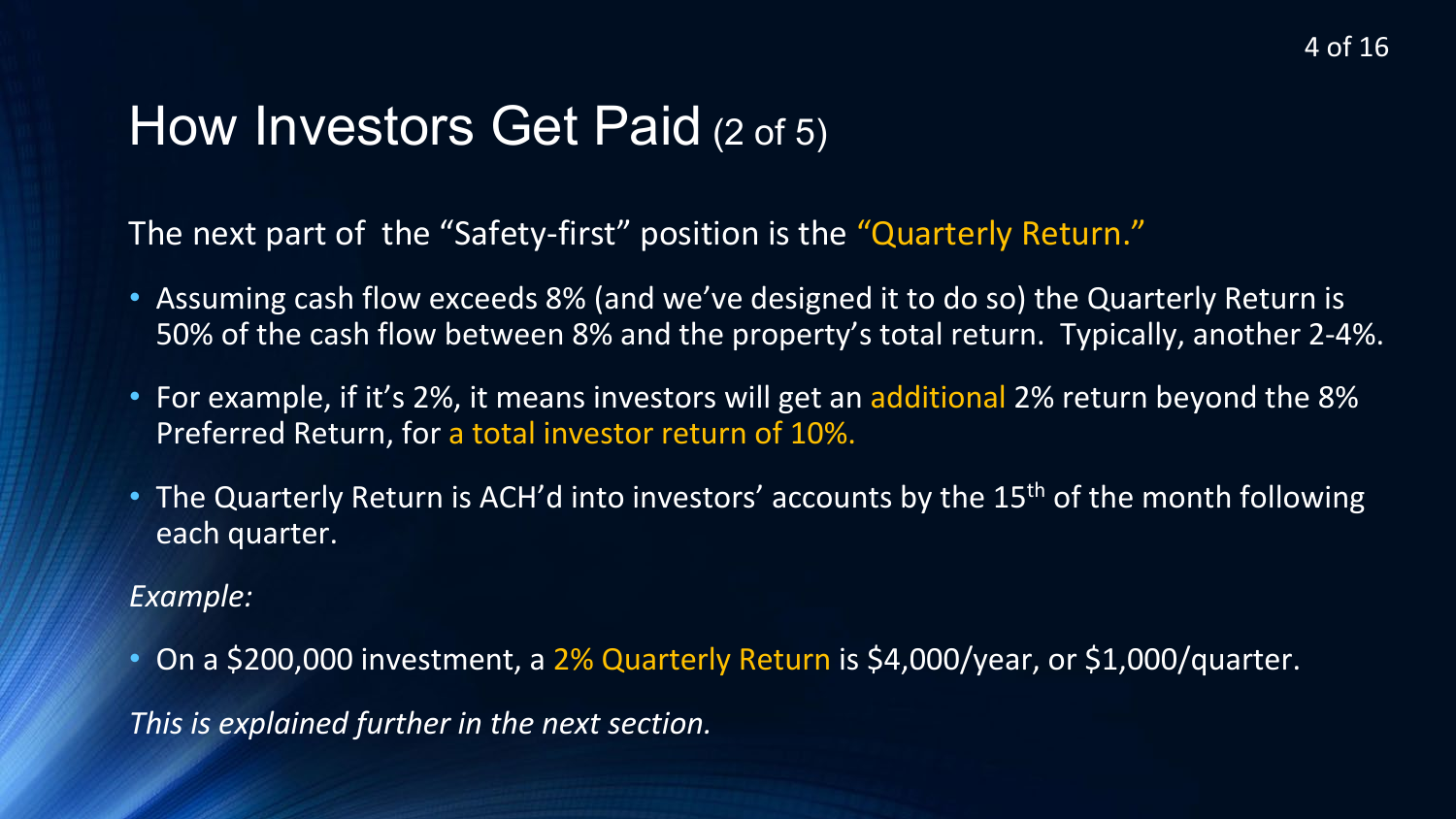### How Investors Get Paid (3 of 5)

We only buy properties we can hold a long time, but when we sell a property, how do investors get paid?

But there are two reasons we'd sell sooner:

1. If we can do something to make it immediately worth more than it would be in 10 years

#### OR

2. If it becomes functionally obsolete (it stops producing income for investors)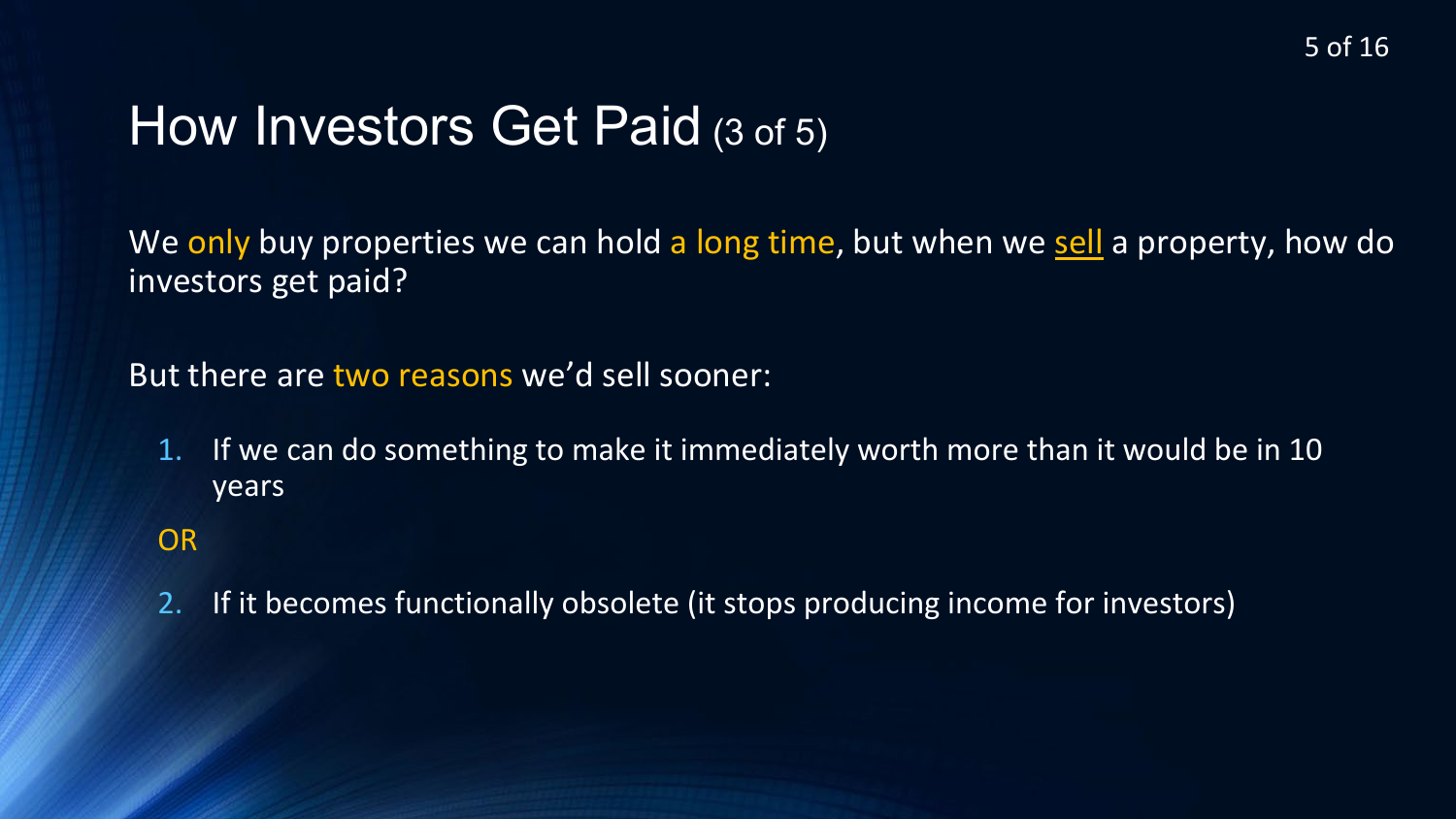### How Investors Get Paid (4 of 5)

#### Order of Distribution on a Sale of a Property:

- 1. First we pay the sales expenses: brokerage costs, closing costs. With the money left over after that…
- 2. We pay off the mortgage. With the money left over after that…
- 3. We pay back all investor capital; we pay back investors' money first! With the money left over after that…
- 4. We pay back any *accumulated* preferred returns. With any money left over after that…
- 5. We distribute to the ownership of the LLC based on their ownership percentage; investors own 50% of the LLC.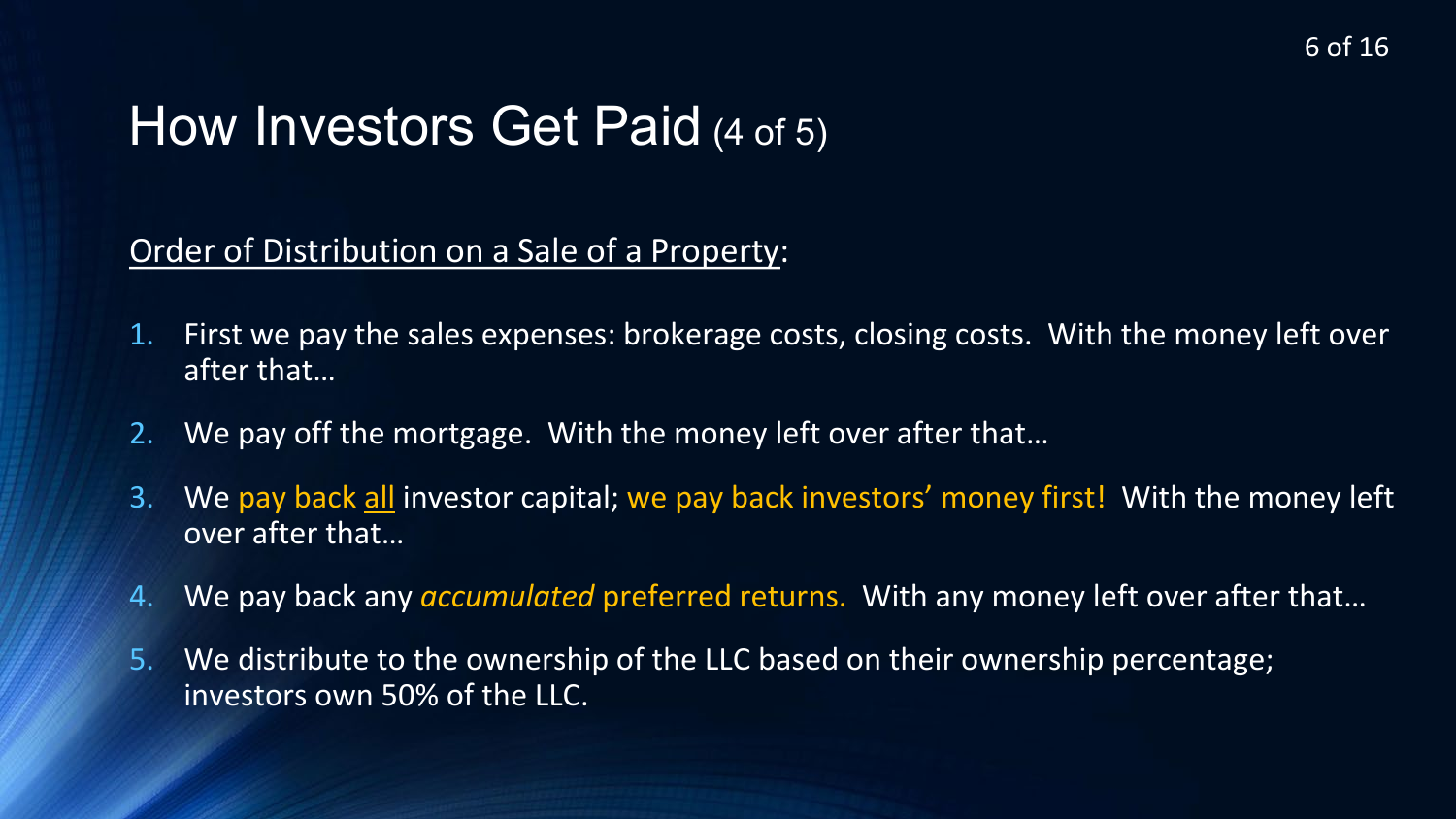### How Investors Get Paid (5 of 5)

Order of Distribution on a Sale - Example

*\$4,000,000 Purchase Price*

\$4,500,000 Sales Price -\$260,000 Sales Expenses -\$2,400,000 Mortgage **\$1,840,000 Subtotal** -\$1,200,000 Pay back investor capital

investors.

\$640,000 The gain is split 50/50, Investors / LLC ownership) so \$320,000 goes to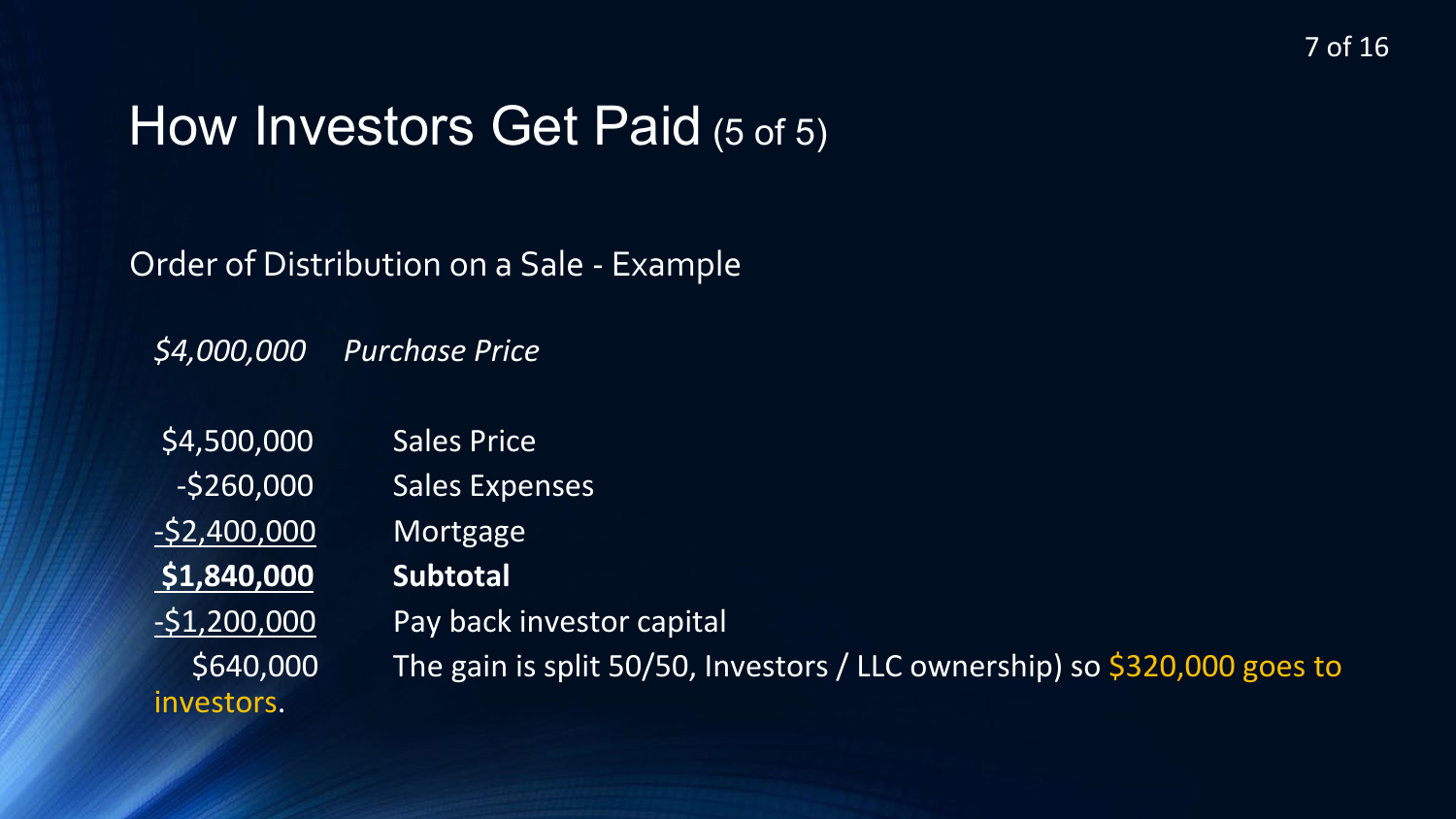# LLC Ownership (1 of 8)

#### **Of utmost importance is the preservation of investor capital.**

Each LLC is a separate entity that owns a single property, and its bank accounts are completely separate from all the other LLCs. So investors are not exposed to risks outside of one property; only those presented in *that property's* Opportunity Profile.

Each LLC is itself owned fractionally by two groups: the Investors and the Sponsor.

A Sponsor is how we build a "wall" of protection around investor capital. This Sponsor consists of three groups:

- "Safety"
- "Capital Introducers"
- The "Operations Team"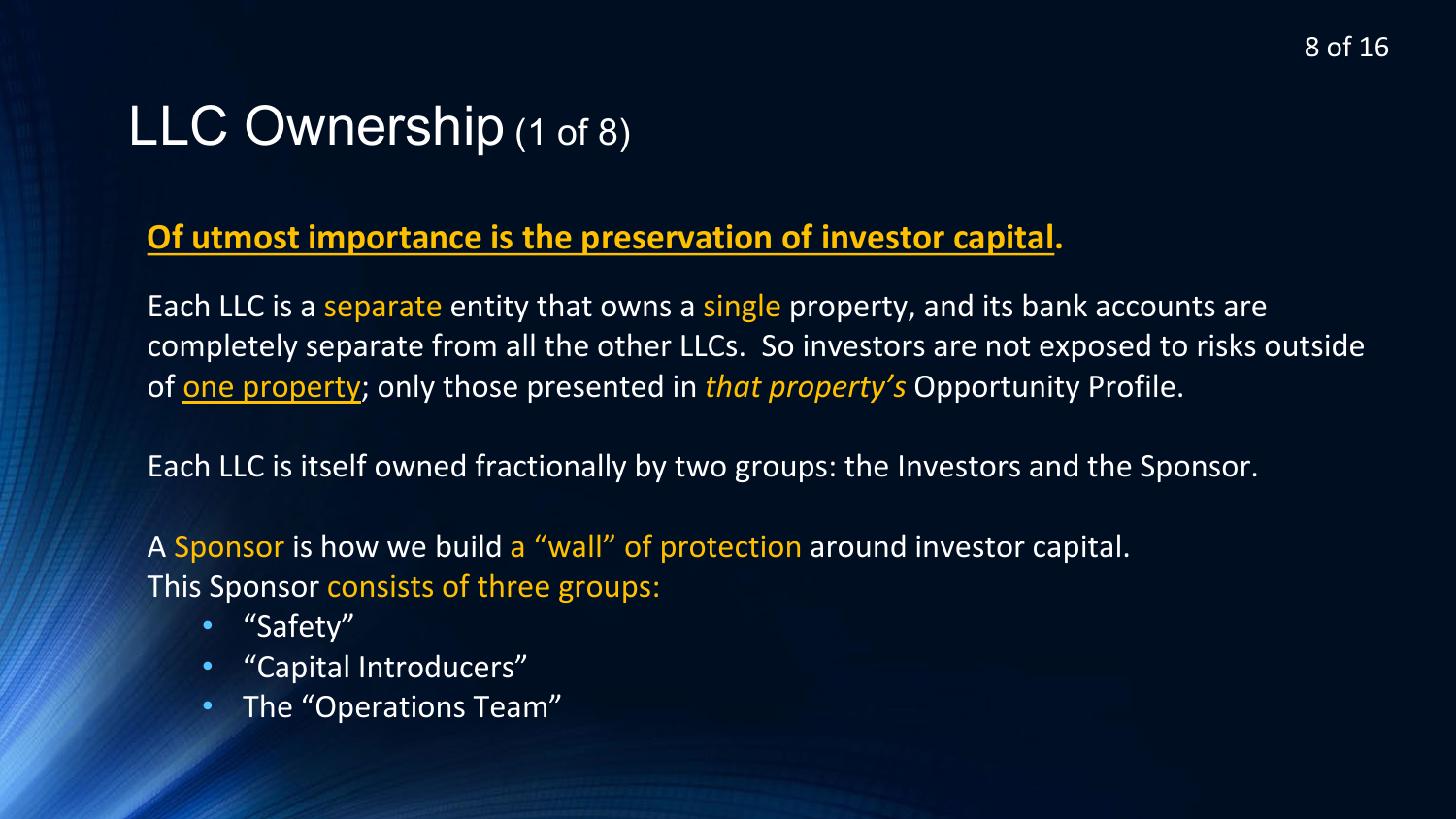### LLC Ownership (2 of 8)

#### **To Build a Wall of Protection of Investor Capital:**

We start by bringing in a "Safety" (a high net-worth individual) to do two things:

- 1. Guarantee the loan; removing that responsibility from the investors.
- 2. Act as a "backstop" to the deal by being willing to loan money to the LLC should we ever run out of reserve; so we'll never have to ask investors for money.

#### **But we take steps to decrease the need for that:**

- 1. We buy the property at the "right" price, creating a spread between purchase and market price to immediately build value and help insure against losses.
- 2. We raise additional capital so we can fund significant **reserves** in case something goes wrong; it gives us time to fix it.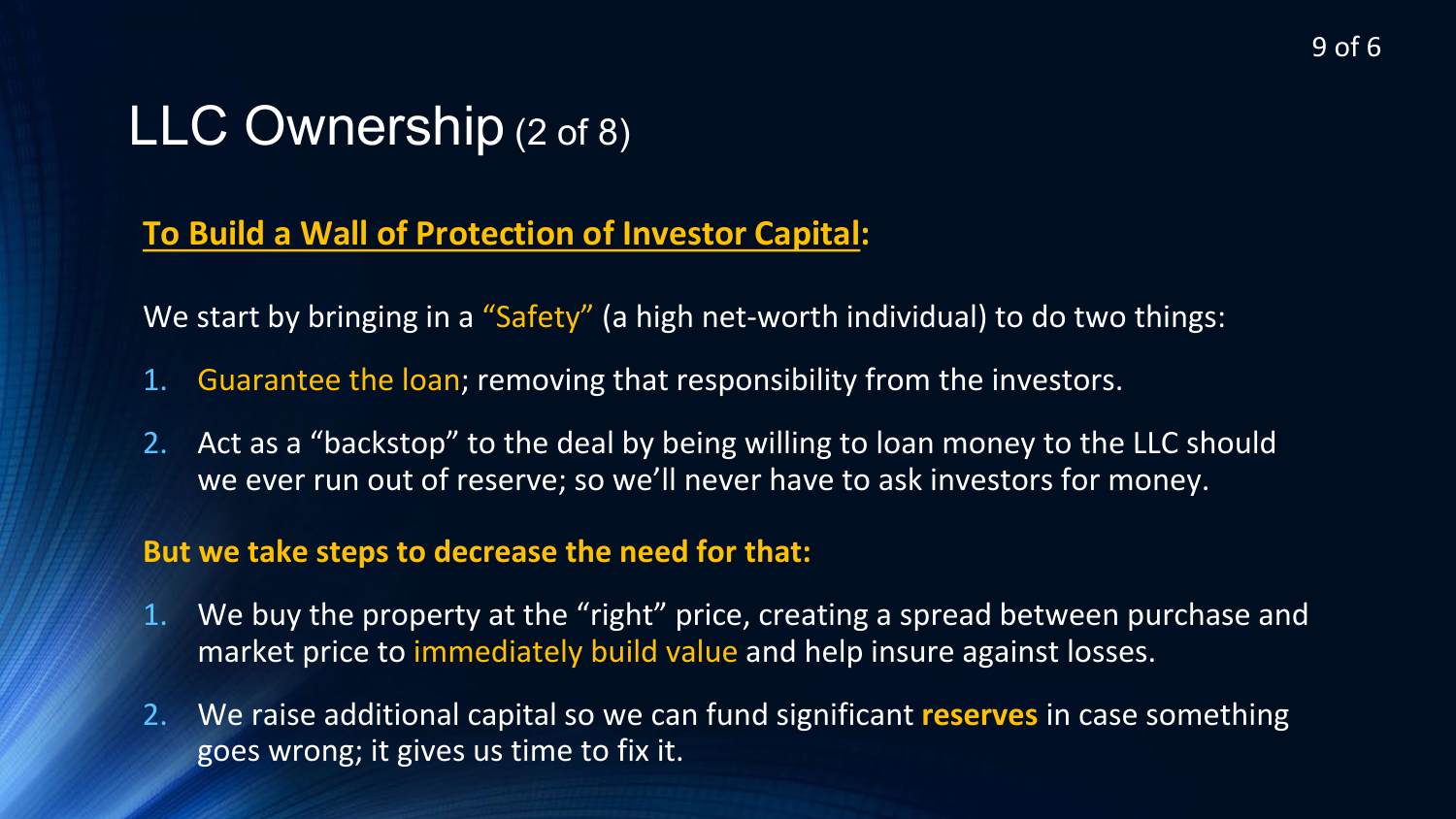### LLC Ownership (3 of 8)

To qualify as a **Safety,** a person must have:

- 1. Adequate liquidity to pay off the loan if needed.
- 2. Enough "backstop" money to loan to the LLC if needed.
- For this service they will receive "A" shares worth typically 10-22% of the LLC ownership depending on the risk. They don't participate in the Preferred Returns (unless they also invest in B shares) just the Quarterly Returns and any gain-on-sale along ownership lines.

"Capital Introducers" earn a 3-15% share of A shares, either by introducing investors to us, or by bringing us a property under contract that meets our criteria.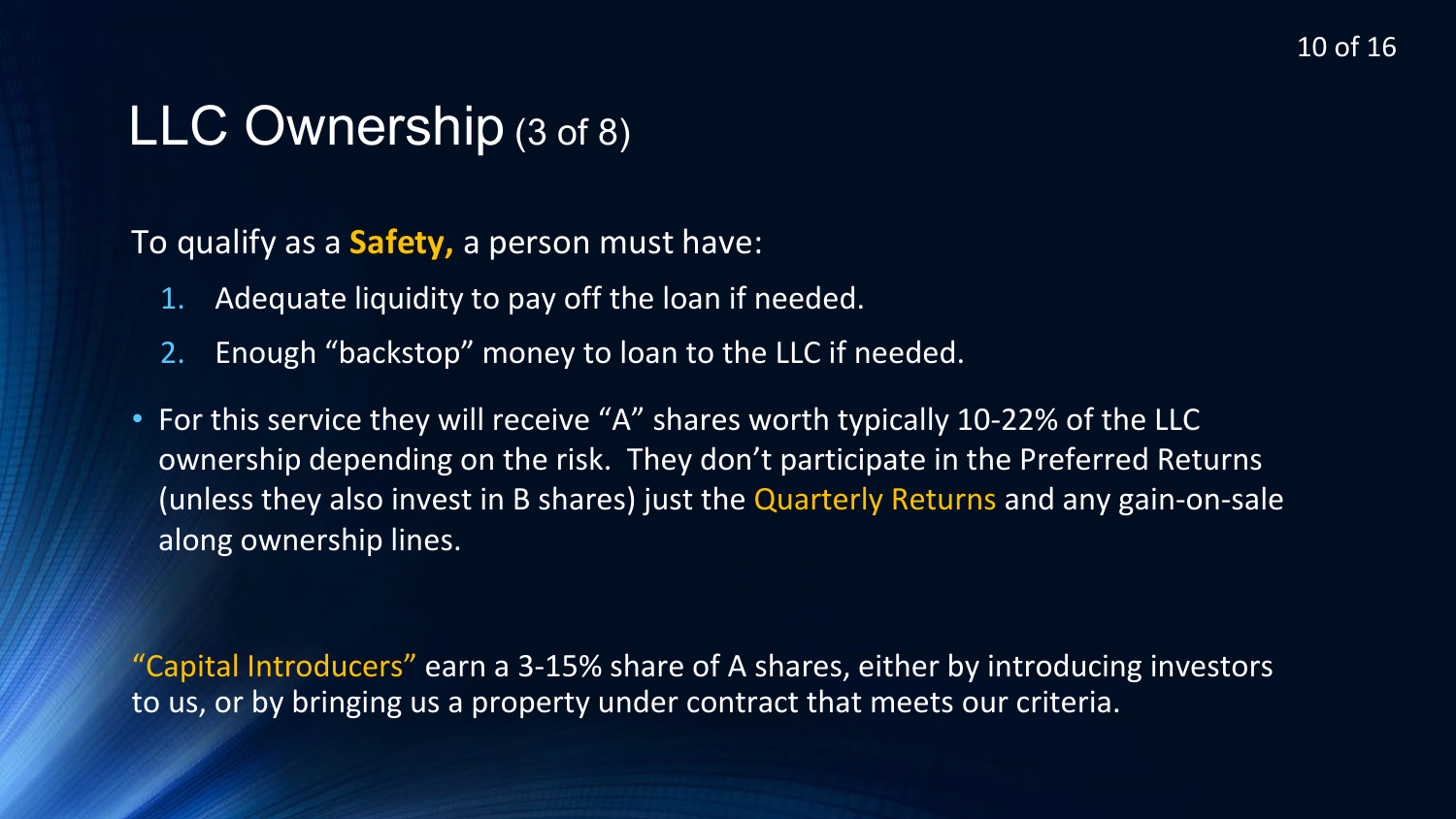### LLC Ownership (4 of 8)

A note to potential Safeties:

- If you qualify and agree to help us protect investors' capital, you'll be awarded a large portion of the "A" shares, which participate in the Quarterly Return. You will also earn a return on any investment you place in "B" shares.
- The legal structure is in place, the management of the asset is in place, and the property management is in place. This is a passive investment. You'll receive monthly income and annual reports. Go enjoy life!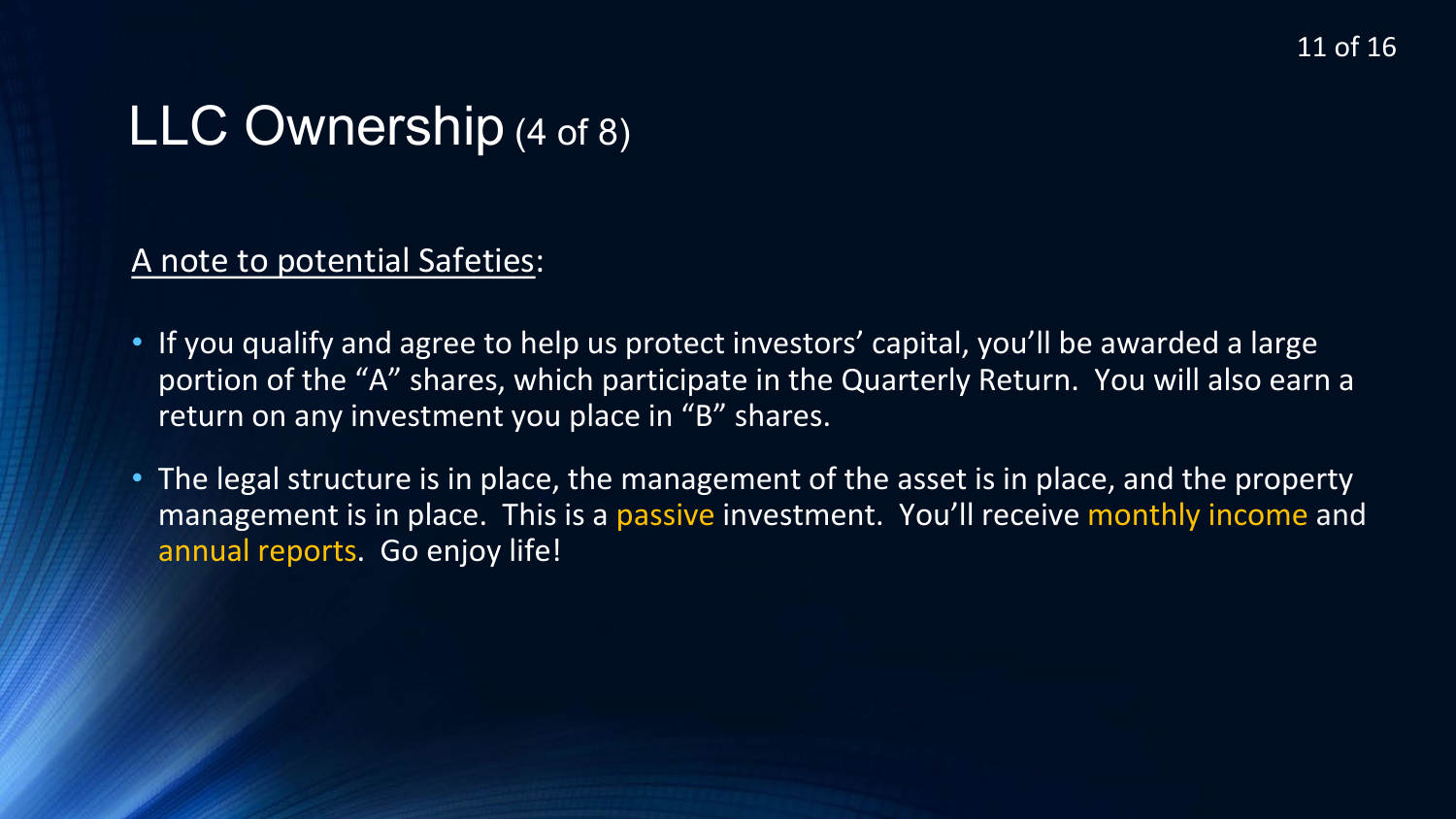### LLC Ownership (5 of 8)

The "Operations Team" receives 15%-25% of ownership in exchange for:

- 1. Finding the deal (we comb through an average of 4800 listings to find a deal!)
- 2. Negotiating a deal that meets our strict requirements.
- 3. Conducting the due diligence to make sure it's everything it appears to be.
- 4. Soliciting multiple lender offers and choosing the best.
- 5. Getting investors involved and protecting their capital going forward.
- 6. Navigating through an often complex closing process.
- 7. During ownership, the team manages the asset, pays the investors and markets the asset when the time comes to sell.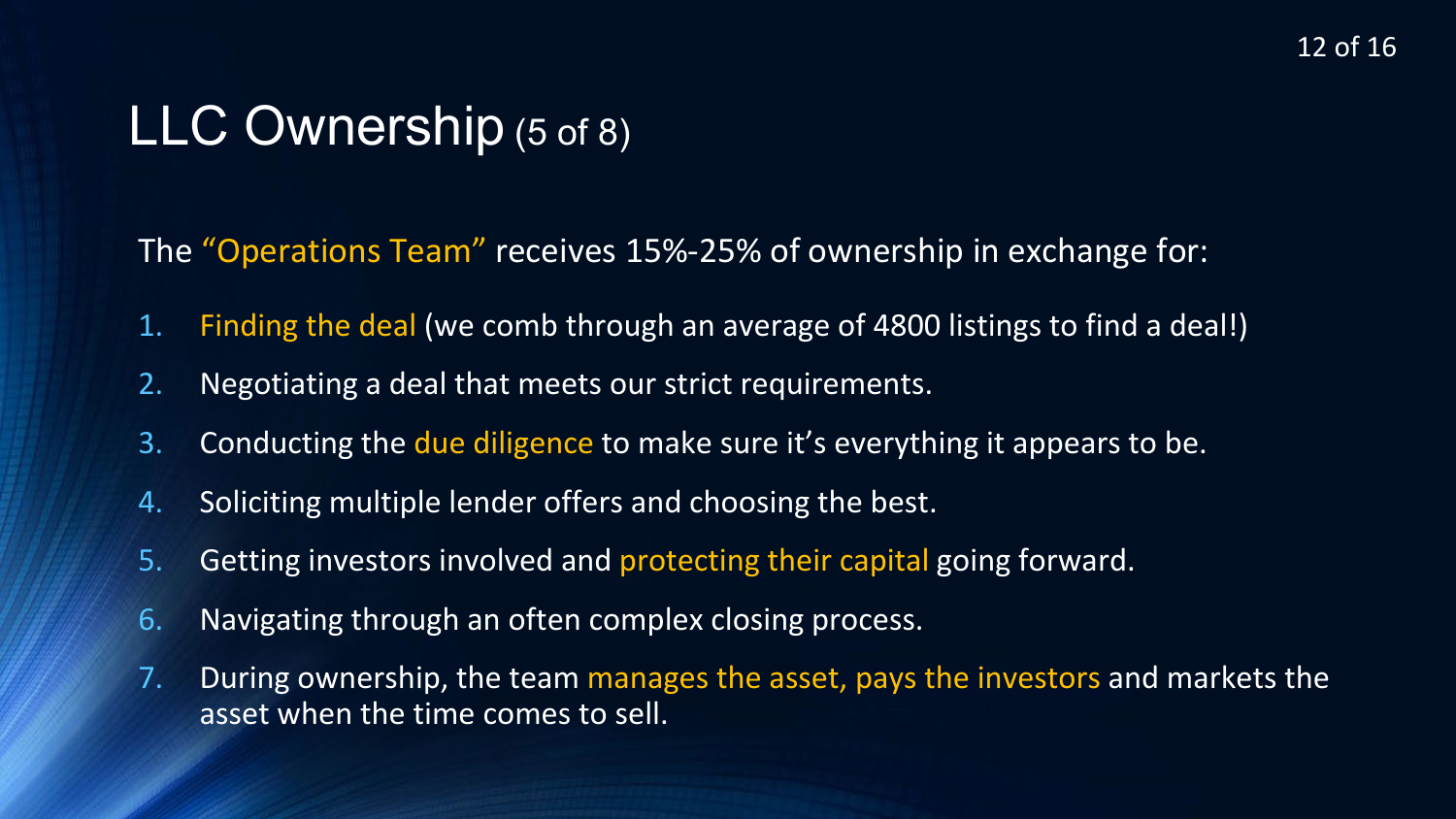### LLC Ownership (6 of 8)

#### **The Wall of Protection Around Investor Capital:**

- There are 5,000 "A" shares and 5000 in "B" shares in each LLC.
- The "B" shares belong to the investors. The "A" shares help us put together a collection of benefits *for the investors* to help protect their money.

| "B" shares                                                                           | "A" shares                                                                                         |
|--------------------------------------------------------------------------------------|----------------------------------------------------------------------------------------------------|
| 5000 or 50% of Ownership                                                             | 5000 or 50% of Ownership                                                                           |
| Issued to investors and distributed based on each<br>investor's capital contribution | Issued to the 3 Sponsor groups who help us build<br>a wall of protection around investors' capital |
| Participate in Preferred and Quarterly returns (i.e. 10%)                            | Participate in Quarterly returns (i.e. 2%)                                                         |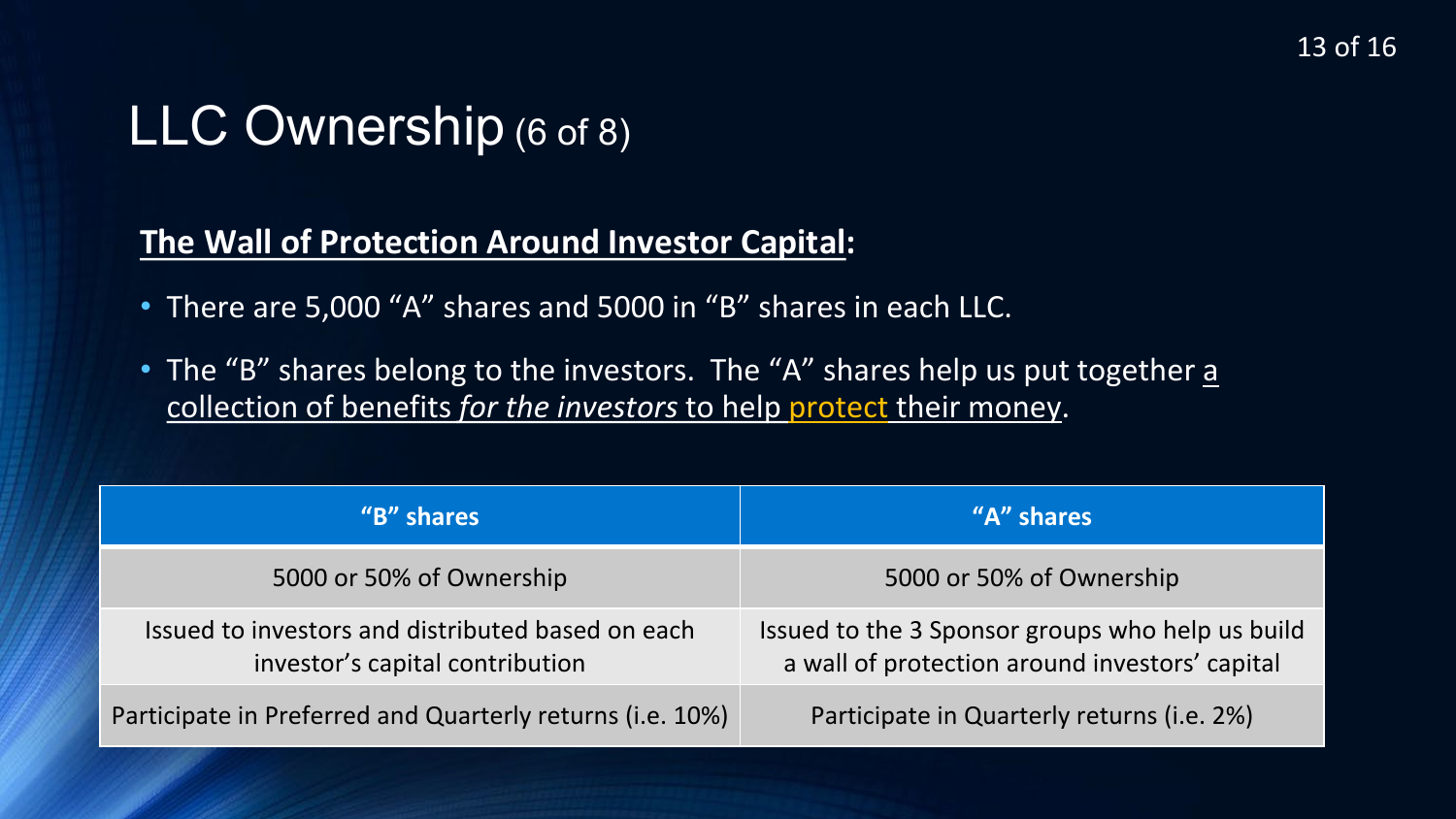# LLC Ownership (7 of 8)

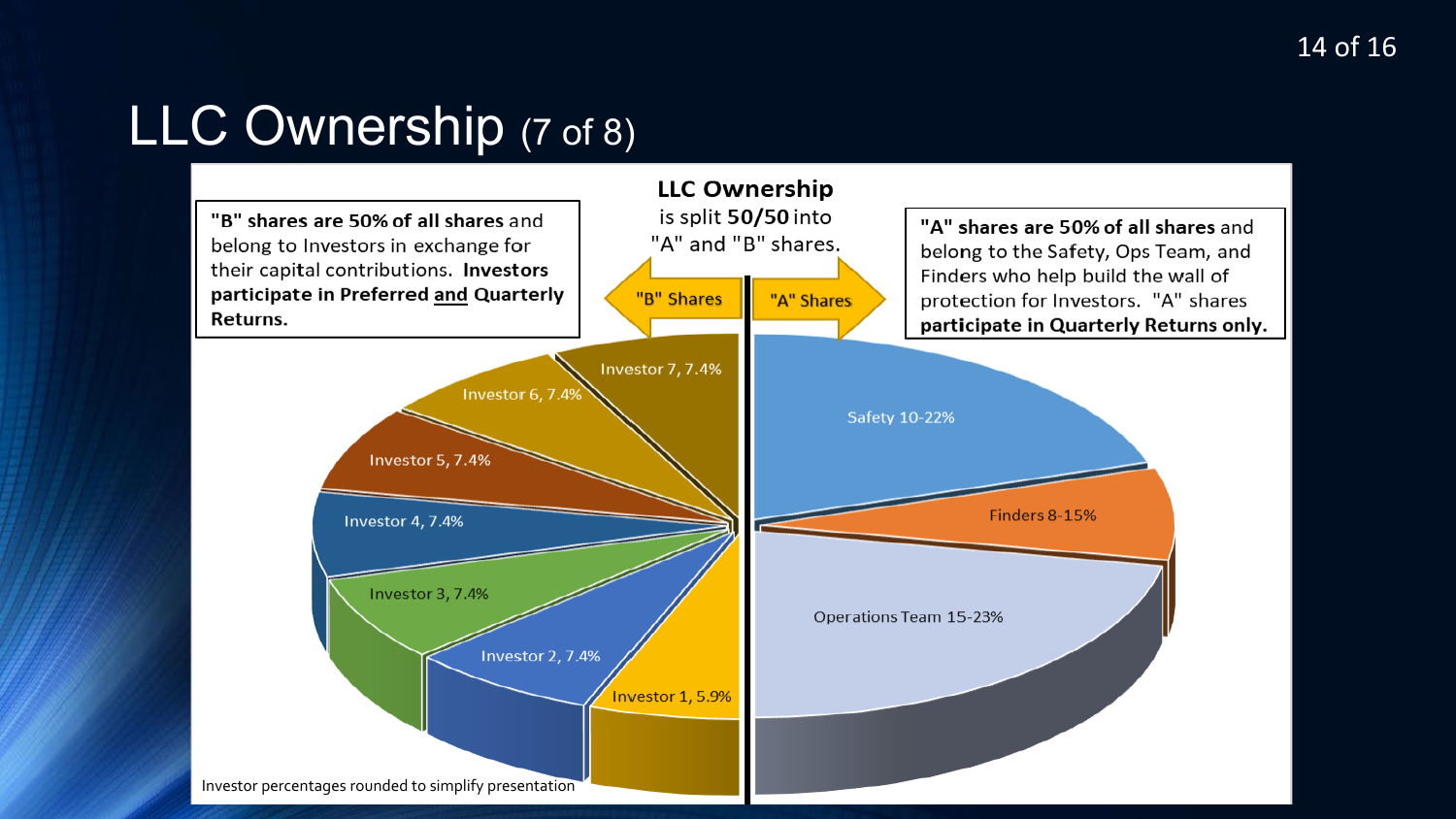#### LLC Ownership (8 of 8)

Whenever you invest in a syndication of any type, you'll want the Sponsor to have significant ownership in the deal, so that if things go wrong as they sometimes do, they'll have incentive to go to work and fix the deal to continue to protect and grow investor capital.

We believe this collection of benefits provides a solid wall of investor capital protection while still providing enough benefit for everyone involved.